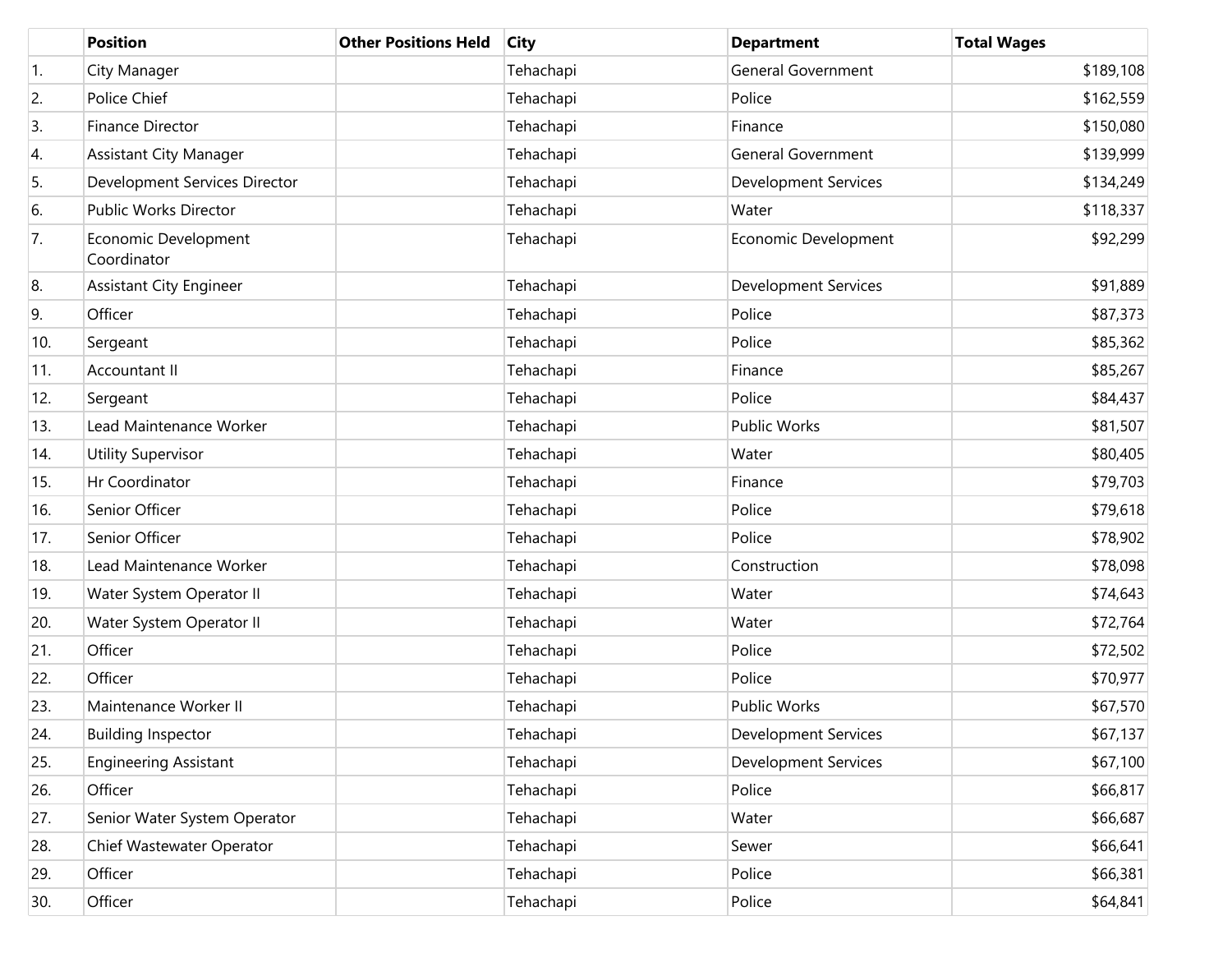| 31. | Senior Maintenance Worker        |                                | Tehachapi | <b>Public Works</b>         | \$64,574 |
|-----|----------------------------------|--------------------------------|-----------|-----------------------------|----------|
| 32. | Officer                          |                                | Tehachapi | Police                      | \$64,474 |
| 33. | Development Services Technician  |                                | Tehachapi | <b>Development Services</b> | \$64,223 |
| 34. | Administrative Manager           |                                | Tehachapi | <b>General Government</b>   | \$64,165 |
| 35. | Officer                          |                                | Tehachapi | Police                      | \$61,940 |
| 36. | Wastewater Operator II           |                                | Tehachapi | Sewer                       | \$60,391 |
| 37. | Lead Landscape Maintenance       |                                | Tehachapi | Landscape                   | \$57,969 |
| 38. | Officer                          |                                | Tehachapi | Police                      | \$56,407 |
| 39. | Officer                          |                                | Tehachapi | Police                      | \$56,221 |
| 40. | Maintenance Worker II            |                                | Tehachapi | Construction                | \$53,683 |
| 41. | Officer                          |                                | Tehachapi | Police                      | \$52,607 |
| 42. | Maintenance Worker I             |                                | Tehachapi | <b>Public Works</b>         | \$52,109 |
| 43. | <b>Accounting Technician</b>     |                                | Tehachapi | Finance                     | \$51,713 |
| 44. | Lead Dispatcher                  |                                | Tehachapi | Police                      | \$51,071 |
| 45. | Water System Operator I          |                                | Tehachapi | Water                       | \$50,649 |
| 46. | Senior Administrative Assistant  |                                | Tehachapi | <b>Development Services</b> | \$44,962 |
| 47. | Administrative Assistant II      |                                | Tehachapi | <b>General Government</b>   | \$43,255 |
| 48. | City Clerk                       | Administrative<br>Assistant II | Tehachapi | City Clerk                  | \$43,208 |
| 49. | <b>Accounting Technician</b>     |                                | Tehachapi | Finance                     | \$40,412 |
| 50. | Maintenance Worker I             |                                | Tehachapi | Public Works                | \$39,545 |
| 51. | Planner                          |                                | Tehachapi | <b>Development Services</b> | \$37,757 |
| 52. | Police Clerk                     |                                | Tehachapi | Police                      | \$37,628 |
| 53. | <b>Accounting Clerk</b>          |                                | Tehachapi | Finance                     | \$37,424 |
| 54. | Chief Wastewater Operator        |                                | Tehachapi | Sewer                       | \$31,752 |
| 55. | Executive Assistant To The Chief |                                | Tehachapi | Police                      | \$31,074 |
| 56. | Police Technician                |                                | Tehachapi | Police                      | \$29,644 |
| 57. | Police Technician                |                                | Tehachapi | Police                      | \$29,261 |
| 58. | Police Technician                |                                | Tehachapi | Police                      | \$29,048 |
| 59. | Police Technician                |                                | Tehachapi | Police                      | \$26,230 |
| 60. | Executive Assistant To The Chief |                                | Tehachapi | Police                      | \$24,538 |
| 61. | Part-Time Office Assistant       |                                | Tehachapi | Public Works                | \$20,924 |